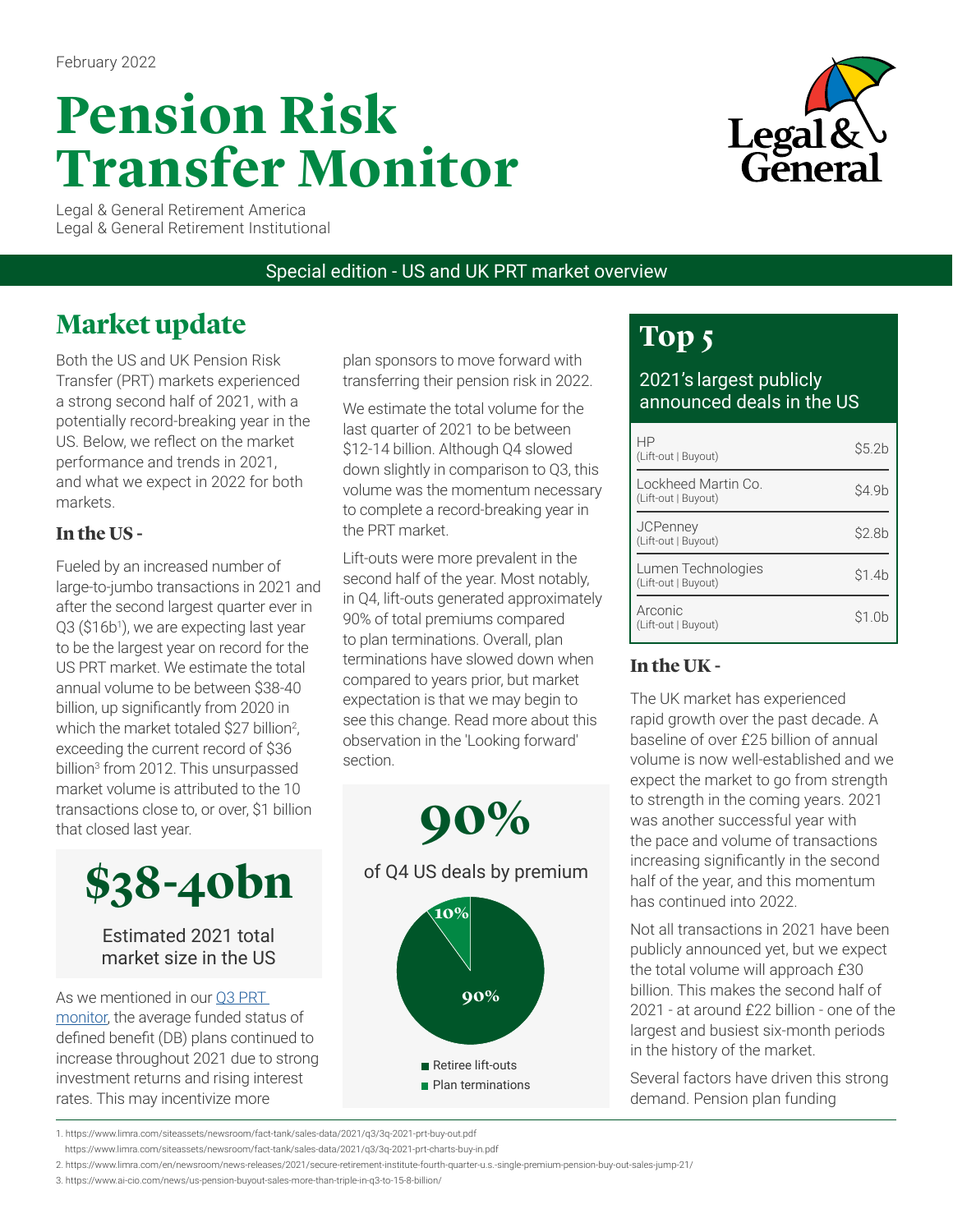#### **In the UK (cont.) -**

improved significantly over the course of the year, and more plans are moving closer to their endgame and full buyout funding. Insurers and their reinsurance partners are both geared up for this demand and have increased their appetite for new business.

We've seen insurers post strong new business figures across the market reflecting a competitive and vibrant environment for pension plans of all sizes. The largest transaction completed in 2021 was the Metal Box Pension Scheme's £2.2 billion buyin with the Pension Insurance Corporation (PIC).



Source: LIMRA Secure Retirement Institute Group Annuity Risk Transfer Survey. 2021 figure based on Legal & General Retirement America's estimation.



# **Looking forward**

#### **In the US -**

#### **A busier first half of the year expected**

We expect the appetite for plan sponsors with de-risking ambitions to increase in 2022. A handful of large transactions over \$750 million are already in the pipeline for this year, potentially paving the way for a robust first half of the year compared to recent years. This could indicate that more plan sponsors with fully funded pension plans are beginning to take interest in mitigating their pension risk, likely resulting in a busier H1 than the past couple of years. As a new insurer has joined the market in 2021, plan sponsors who are looking to de-risk in 2022 could benefit from competitive pricing.

#### **Plan terminations to make a comeback**

In the second half of 2020, various pension consultants noted an uptick in plan sponsors starting the plan termination process, resulting in the potential to see more plan terminations enter the market in the coming months, given that plan terminations can take 12-18 months to complete.

#### **More buy-in transactions coming to market**

We have also seen continued interest around buy-ins for plan terminations. In Q4 2021 there were four buy-in transactions completed. This type of deal has become an attractive solution for plan sponsors looking to benefit from removing risk at the start of the plan termination process, by taking advantage of locking in more favorable pricing ahead of the 12-18 months it typically takes to complete. Should Q1 be indicative of the rest of the year, we expect to see more buy-in transactions come to market.

**£30bn**

Estimated 2021 total market size in the UK